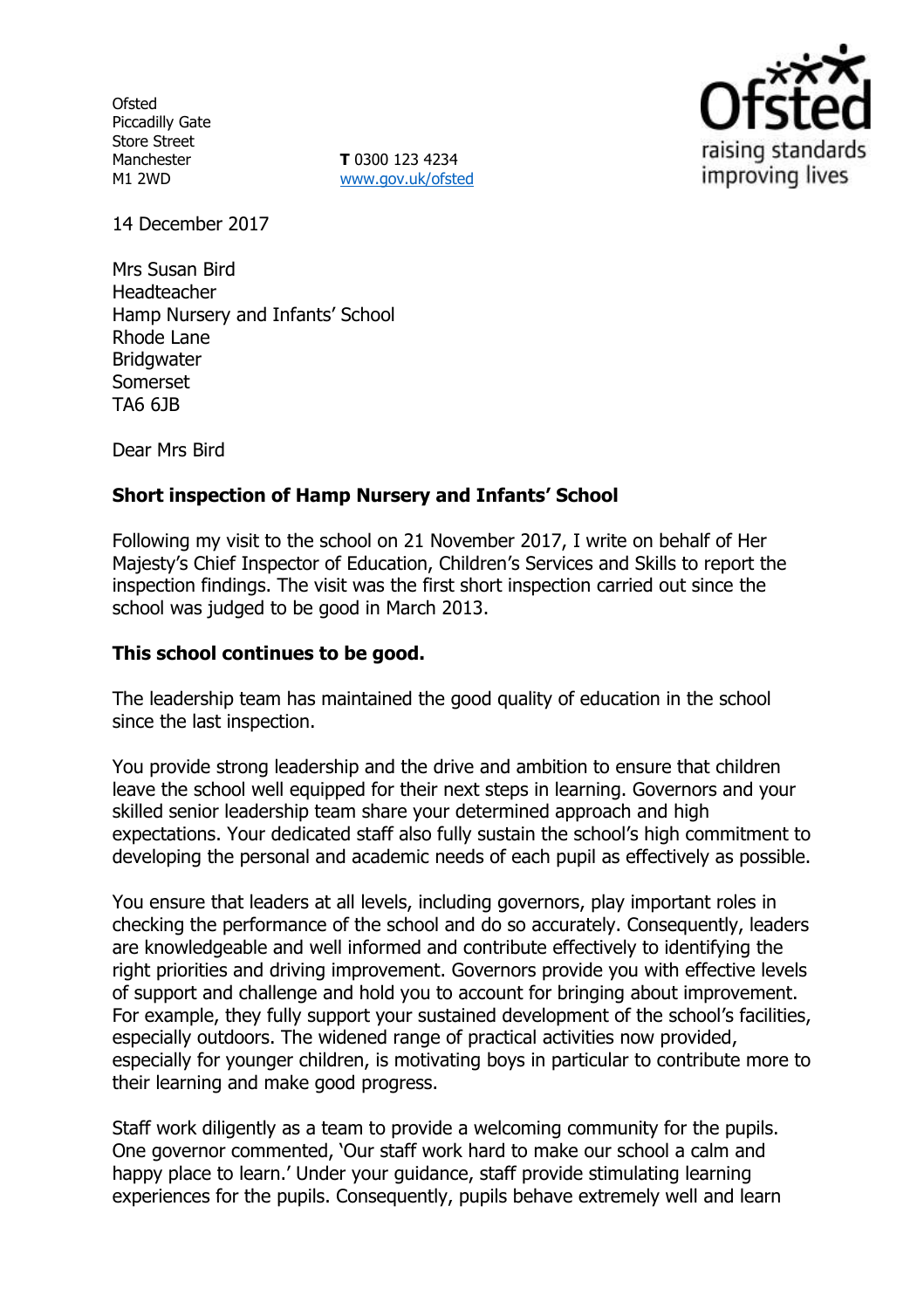

happily and productively together. One parent wrote, **'**My daughter has blossomed at this school. She is so comfortable in her class and really likes her teachers.'

The school has made significant improvements in several areas since the previous inspection. You sustain a strong focus on boosting pupils' self-confidence in learning. This begins with an innovative 'soft start' to the day, much appreciated by parents and their children, as they are personally welcomed by staff on arrival at the school. In turn, you further extend pupils' confidence in learning by purposefully developing their speaking and listening skills, thereby enabling them to share and develop their ideas with each other. Your successful focus on a key issue of the previous inspection, namely extending pupils' understanding of mathematical terms, continues to quicken the development of their calculation and reasoning skills.

# **Safeguarding is effective.**

There is a strong culture of safeguarding in the school. It is underpinned by the diligent way that all staff get to know each pupil and their family. Leaders ensure that all safeguarding arrangements are fit for purpose and that effective action is taken to safeguard pupils. Senior leaders, governors and experienced administrative staff ensure that checks on staff and visitors to the school are completed effectively.

All staff receive frequent and appropriate training, for example about the 'Prevent' duty to protect pupils from the influence of radical or extreme views. Leaders work well with external agencies and know when and how to make referrals if they have concerns about pupils. Staff also work closely with parents and keep detailed records of the actions taken and future steps needed to support vulnerable pupils and keep them safe.

Most parents who responded to the Parent View online survey agreed that their children feel safe in school. One pupil, reflecting the views of those around her, told me, 'We feel very safe here because everyone is friendly.' Other pupils said that they know how to stay safe and happily speak to staff if they have any worries.

# **Inspection findings**

- Together, we agreed the key lines of enguiry to explore during my visit. First, I looked at what leaders and teachers have been doing to improve children's progress, especially boys', during their time in the Nursery and Reception classes.
- Your accurate assessments show that most children join the Nursery with skills that are lower than typical for their age. As a result of the good progress that children make in the Nursery, most start the Reception classes with skills and knowledge closer to those typical for their age. The majority of children who join Reception classes from other pre-school settings present lower levels of skill, especially in social and speaking skills. Even so, in response to sustained improvements in the early years provision, children make good progress in the Reception classes.
- Teachers present lots of stimulating learning experiences outdoors as well as in classrooms to ensure that boys are enthused in learning and achieve as well as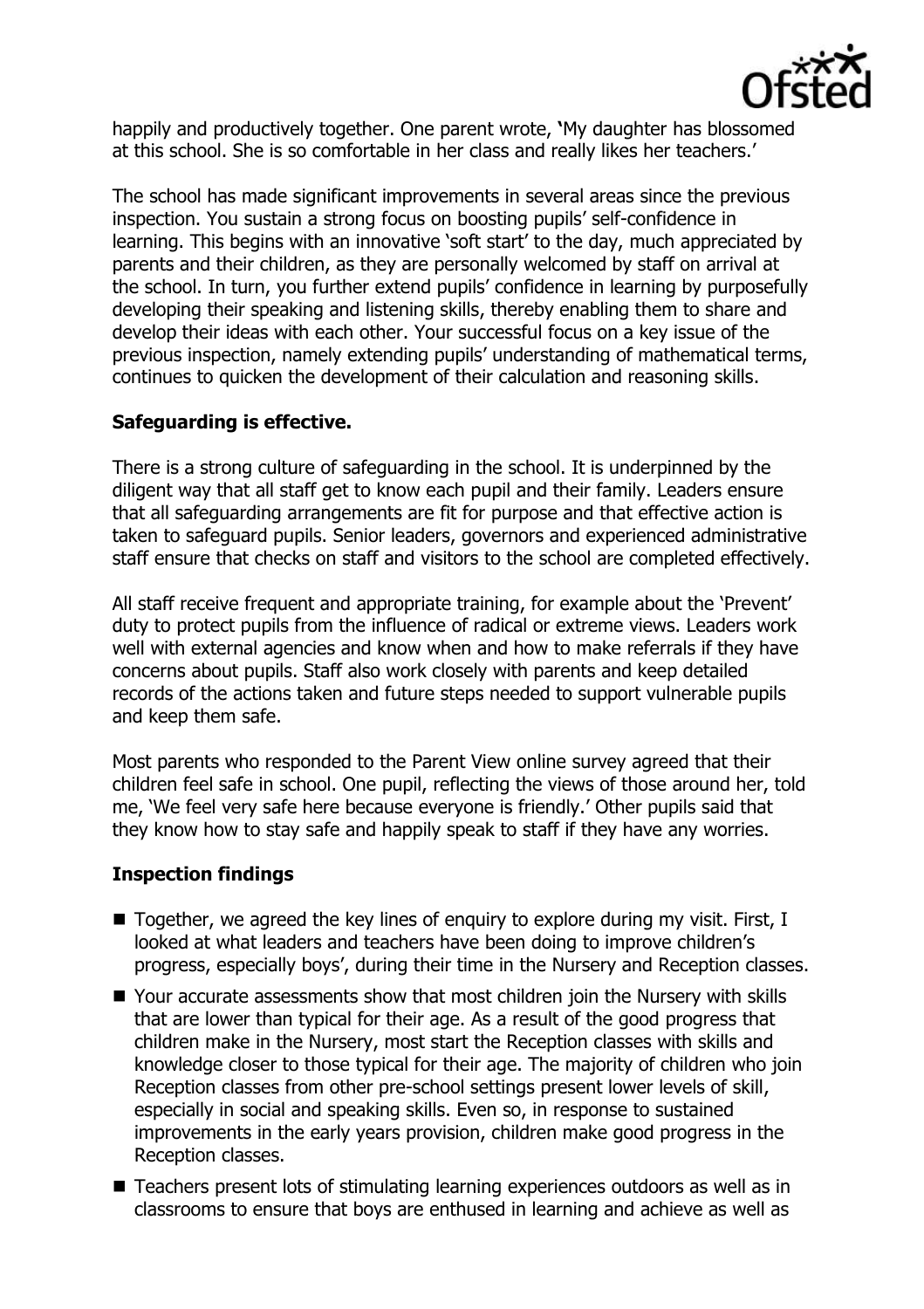

girls. During the inspection, all the children, including the boys, got on very well together and rapidly developed their communication and social skills. For example, children in the Nursery happily shared ideas about 'beautiful bubbles' in a water tray and about their 'table-top hospital'.

- Your staff sustain consistently good provision to ensure that children make at least good progress through the Nursery and Reception classes. You recognise that this needs to be sustained to bring the proportion of children achieving a good level of development to a level that matches the national average.
- $\blacksquare$  My second line of enquiry was to examine the teaching and learning of phonics. This is because the proportion of pupils meeting expectations in the Year 1 phonics screening check has varied and not yet matched the national average.
- You have identified that some pupils, often those who entered school with low levels of understanding, lack confidence in pronouncing initial letter sounds correctly. You have tackled this issue with increasing success in recent years across early years and key stage 1 classes. For example, you have provided additional training in teaching phonics for teaching assistants as well as teachers. You also provide a wider range of activities and have doubled the opportunities for children to develop their understanding of the sounds that letters represent. This is evident in the way staff now use a variety of stimulating oral and practical experiences to interest the pupils and promote effective learning.
- Your actions ensure that pupils' performance in phonics continues to improve. You recognise, though, that this work has not been sustained long enough yet to ensure that outcomes in the phonics screening check match those found nationally.
- My third line of enquiry investigated leaders' efforts to secure good progress for pupils who have special educational needs (SEN) and/or disabilities.
- The school's focus on identifying the needs of these pupils is well informed and begins as soon as they enter the school. You and your SEN coordinator make sure that all staff, teachers as well as teaching assistants, receive appropriate training. This means that staff are well equipped to teach these pupils effectively. You and your leadership team also make good use of specialist external agencies to ensure that assessments of pupils' needs are accurate. This enables the teachers to plan and provide high-quality learning activities that match pupils' learning needs. It also means that all staff know how to adapt their guidance and sustain meaningful experiences for the pupils.
- My visits to early years and key stage 1 classes and checks of pupils' work in books showed that pupils who have SEN and/or disabilities learn well across a wide range of activities. Pupils behave well and interact positively with their classmates, especially, for example, during phonics sessions and when learning outdoors. These show that you are successfully boosting pupils' confidence and enjoyment of school and securing their good progress.
- My final line of enquiry investigated the steps leaders have taken to improve pupils' attendance. This is because there has been too much persistent absence since the previous inspection.